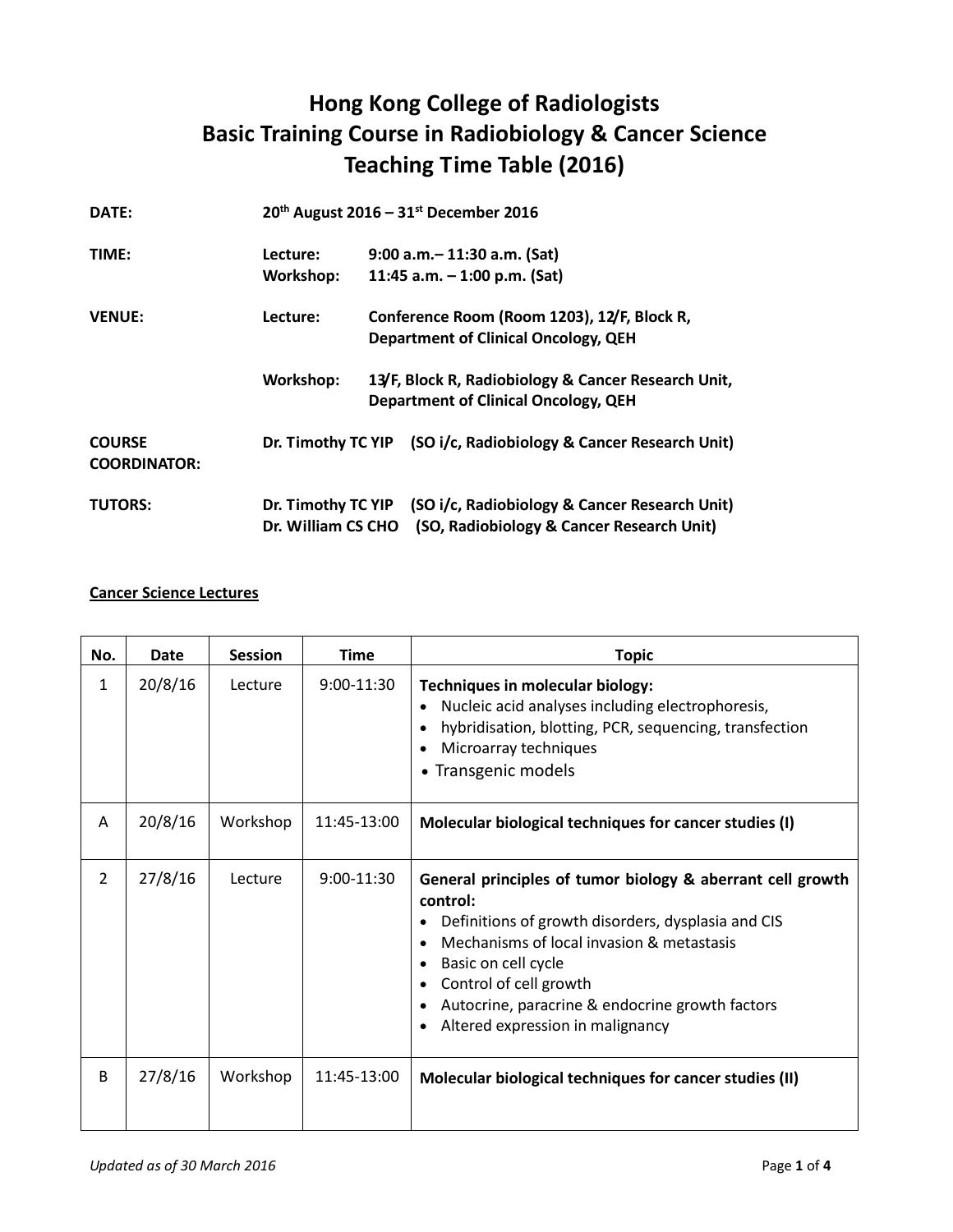| No.            | Date    | <b>Session</b> | <b>Time</b> | <b>Topic</b>                                                                                                                                                                                                                                                                                              |
|----------------|---------|----------------|-------------|-----------------------------------------------------------------------------------------------------------------------------------------------------------------------------------------------------------------------------------------------------------------------------------------------------------|
| 3              | 3/9/16  | Lecture        | 9:00-11:30  | <b>Causation of human cancers:</b><br><b>Environmental factors</b><br>Carcinogenesis<br>Viral carcinogenesis (HPV, EBV etc)<br>Radiation carcinogenesis<br>1. Ionising & non-ionising radiation<br>2. DNA damage & repair, nucleotide excision repair<br>3. Repair genes & gene products                  |
| 4              | 10/9/16 | Lecture        | 9:00-11:30  | The genetics of normal and malignant cells:<br>· Point mutations, translocations, deletions, gene<br>amplification and over-expression<br>• Oncogenes, proto-oncogenes, TS genes (with examples)<br>• Polymorphism, mini & microsatellites<br>• Brief chromatin & chromosomal structure<br>• Gene therapy |
| 5              | 17/9/16 | Lecture        | 9:00-11:30  | The epigenetics of normal and malignant cells:<br>• DNA hypermethylation, hypomethylation & association<br>with cancer<br>• Methylation reversal<br>• Histone acetylation & deacetylation & association with<br>cancer<br>• Protein-protein interactions                                                  |
| 6              | 24/9/16 | Lecture        | 9:00-11:30  | The physiology of haemopoiesis:<br>• Marrow structure and organisation<br>• The haemopoietic microenvironment<br>• Cell lineages and hierarchies<br>• Control mechanisms in normal haemopoiesis<br>• Tumour vasculature and angiogenesis                                                                  |
| $\overline{7}$ | 8/10/16 | Lecture        | 9:00-11:30  | The immune system:<br>• Cellular immune system<br>• Antigen recognition & processing<br>• Dendritic cells<br>· Immunological surveillance<br>• Tumor immunology<br>• Immunotherapy                                                                                                                        |
| C              | 8/10/16 | Workshop       | 11:45-13:00 | Immunological techniques for cancer studies                                                                                                                                                                                                                                                               |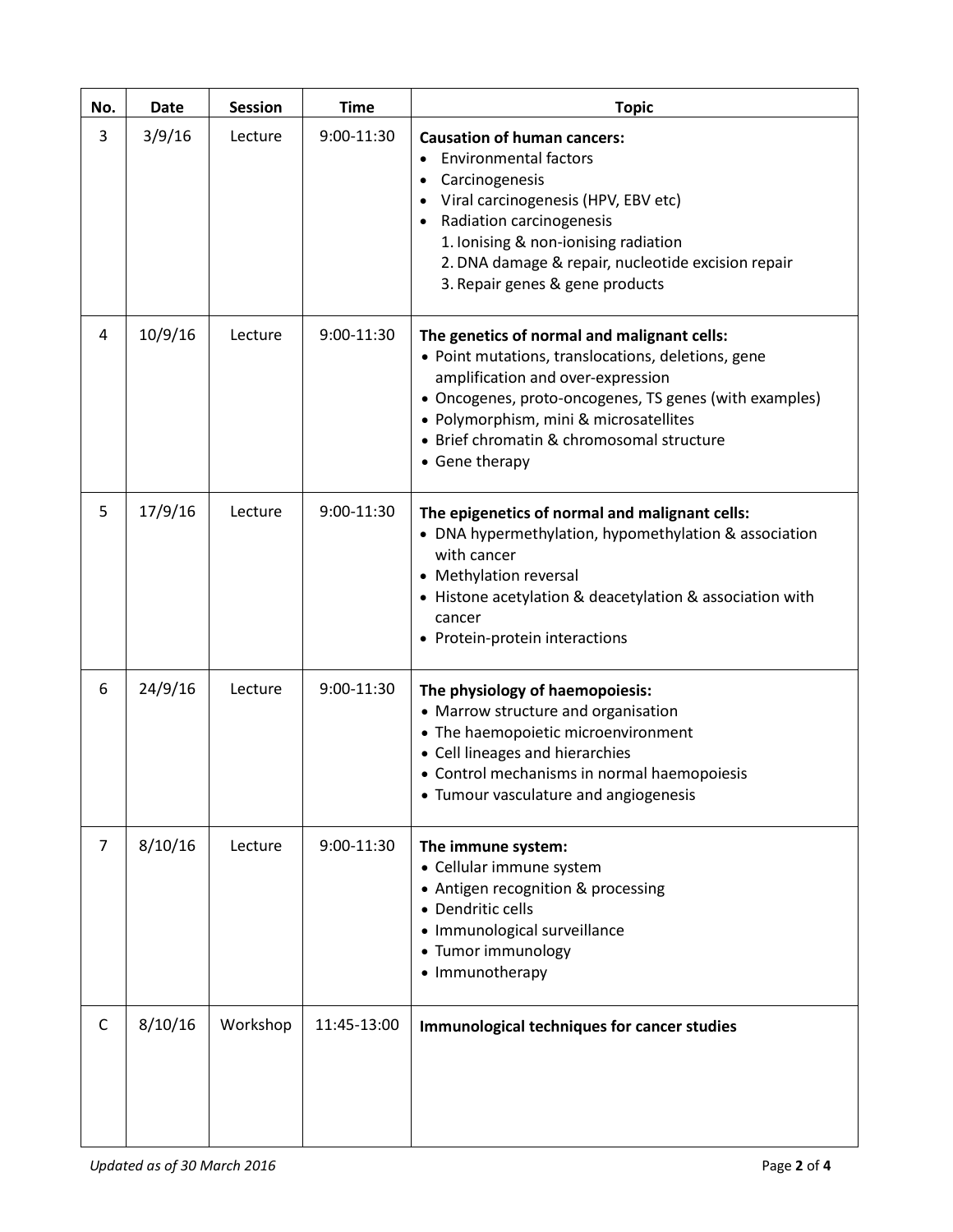| No. | Date     | <b>Session</b> | <b>Time</b>  | <b>Topic</b>                                                                                                                                                                                                                                                                              |
|-----|----------|----------------|--------------|-------------------------------------------------------------------------------------------------------------------------------------------------------------------------------------------------------------------------------------------------------------------------------------------|
| 8   | 15/10/16 | Lecture        | $9:00-11:30$ | <b>Growth of normal and malignant cells:</b><br>• Tumor kinetics<br>• Signal transduction (MAP kinase pathway, etc), kinase<br>inhibitors & cancer<br>• Cyclin, cyclin kinases & inhibitors & cancer<br>• Gene promotors                                                                  |
| 9   | 22/10/16 | Lecture        | $9:00-11:30$ | Cancer susceptibility & inheritance genetics:<br>• Inherited syndromes: AT, XP, Nijmegin break syndrome<br>• Li-Fr, Lynch, MEN, Cockayne, FPC, inherited breast cancer<br>syndromes<br>• Genes conferring susceptibility to cancer<br>• Familial linkage analysis<br>• Genetic counseling |

## **Radiobiology Lectures**

| No.            | Date     | <b>Session</b> | <b>Time</b>  | <b>Topic</b>                                                                                                                                                                                                                                                                                                                                                     |
|----------------|----------|----------------|--------------|------------------------------------------------------------------------------------------------------------------------------------------------------------------------------------------------------------------------------------------------------------------------------------------------------------------------------------------------------------------|
| 1              | 5/11/16  | Lecture        | 9:00-11:30   | <b>General principles of radiobiology:</b><br>• Cellular systems (hierarchical, flexible) and their response<br>to radiation<br>• Parallel and linear systems<br>• LET and its relevance to cellular damage<br>• Radiation damage at the cellular level (membrane,<br>cytoplasmic, nuclear)                                                                      |
| $\overline{2}$ | 19/11/16 | Lecture        | $9:00-11:30$ | Cell survival curves, radiation damage & repair:<br>• Current formulae applied to cell survival curves<br>determination (e.g. Linear quadratic model, $\alpha \& \beta$ cell kill,<br>$\alpha/\beta$ )<br>• Cell cycle sensitivity to radiation, repair of sublethal &<br>potentially lethal damages by radiation (i.e. SLDR & PLDR)                             |
| D              | 19/11/16 | Workshop       | 11:45-13:00  | Cell culture & mouse models in radiobiology study                                                                                                                                                                                                                                                                                                                |
| 3              | 26/11/16 | Lecture        | 9:00-11:30   | Assays for cell survival & radiation damage:<br>• Radiation biology models (monolayer, spheroids, animal)<br>• (normal and transgenic), regrowth curves, clonogenic assay,<br><b>MTT</b><br>• In vitro, in vivo & in situ methods for cell survival & damage<br>determination<br>• Biological dosimetry techniques (dicentric chromosomes &<br>micronuclei etc.) |